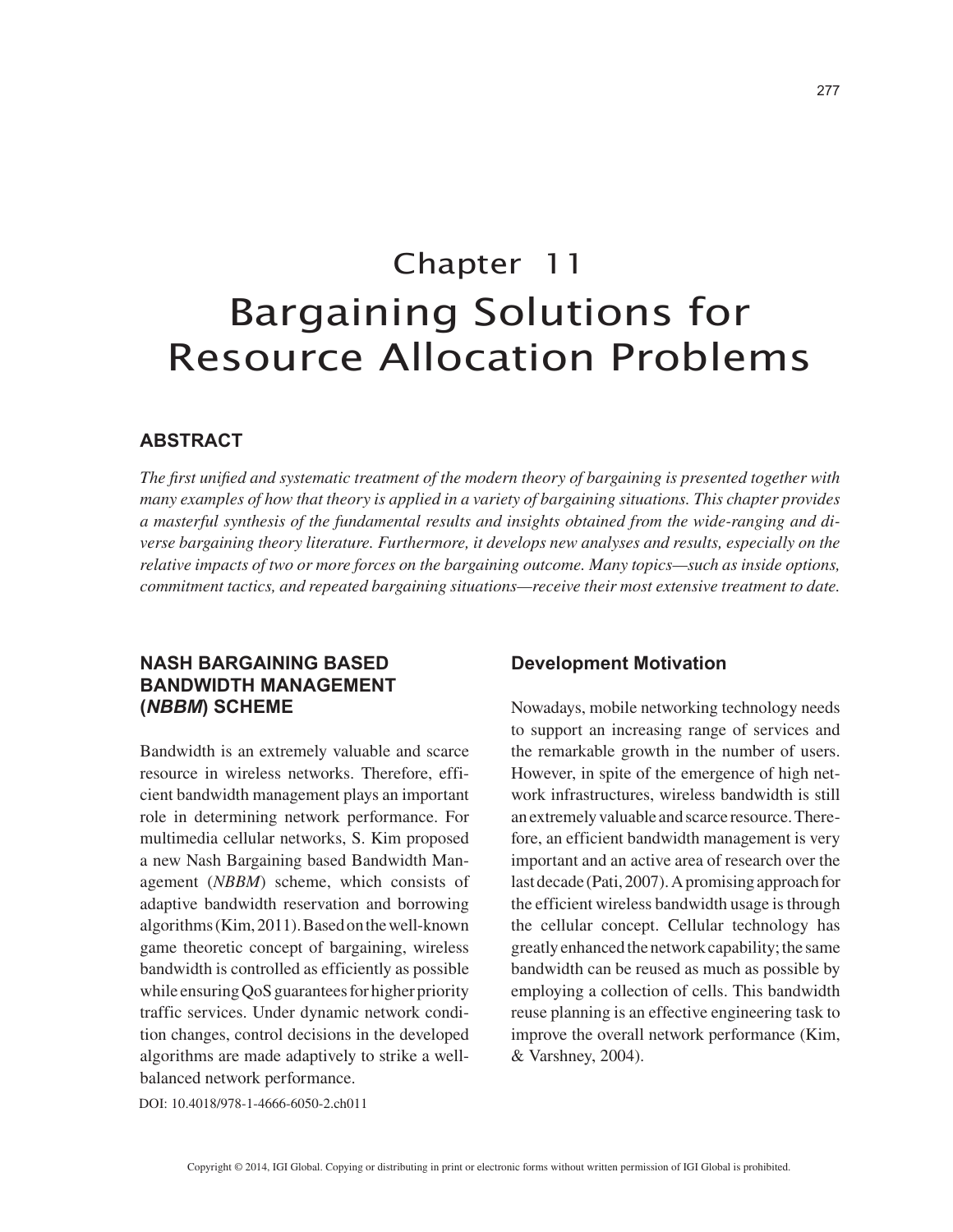Usually various multimedia data can be categorized into two classes according to the required QoS: *class I* (real-time) traffic services and *class II* (non real-time) traffic services. *Class I* data traffic is delay sensitive and *class II* data traffic is rather tolerant of delays. Based on different tolerance characteristics, *class I* data type has higher priority than *class II* data type. For next-generation multimedia cellular networks, the main challenge is to improve bandwidth efficiency while ensuring QoS for higher priority traffic services. To satisfy this goal, extensive research on bandwidth reservation and borrowing techniques has been carried out. Bandwidth reservation is a well-known strategy to enhance the network QoS. This strategy partitions available bandwidth and reserves some parts for higher priority services. To alleviate the traffic overload condition, bandwidth borrowing algorithms are developed. These algorithms migrate available bandwidth to approach perfect load balancing in cellular networks. The benefit of bandwidth reservation and borrowing strategies is to increase network QoS while maximizing the overall network performance (Kim, 2004).

Performance optimization is one of the most important issues in control problems. Until now, a lot of research dealing with performance optimization has been conducted. In 1950, John Nash introduced the fundamental notion of the Nash Bargaining Solution (NBS) to allocate the resource fairly and optimally. The NBS is a field of cooperative game theory and an effective tool to achieve a mutually desirable solution with a good balance between efficiency and fairness. In addition, the NBS does not require global objective functions unlike conventional optimization methods such as Lagrangian or dynamic programming (Park, & Schaar, 2007). Due to its many appealing properties, the basic concept of NBS has become an interesting research topic in a wider range of real life situations, such as economics, political science, sociology, psychology, biology, and so on.

In the *NBBM* scheme, effective bandwidth management algorithms are designed for multimedia cellular networks. Based on the concept of NBS, the developed algorithms effectively allocate the bandwidth among multiple services while providing the required QoS. Usually, the NBS has some attractive features to model the interactions among independent decision-makers and enforce collaborative behavior. However, due to some reasons, the classical NBS method cannot be directly applied to wireless network management. First, it is not amenable to complex non-convex problems; the utility space for the bandwidth allocation problem is not always convex (Suris, DaSilva, Han, & MacKenzie, 2007). Second, the traditional NBS was derived in the context of economics, so it is not appropriate for communication systems. Especially, a static one-shot game model is an impractical approach to justify realistic system operations. Third, due to the complexity of wireless network situations, mathematical modeling and numerical analysis have met with limited success.

The *NBBM* scheme was developed based on the NBS and would employ a dynamic online methodology for wireless network management, which can improve control adaptability and flexibility under widely different and diversified network situations. In the *NBBM* scheme, the traditional NBS method is modified to support dynamic network situations. By using the basic concept of NBS, the wireless bandwidth can be adaptively reserved and migrated to approximate the optimal network performance. The *NBBM* scheme consists of bandwidth reservation and borrowing algorithms. To strike an appropriate network performance, bandwidth reservation and borrowing strategies are incorporated in the *NBBM* scheme.

## **Nash Bargaining Solution**

Traditionally, games can be divided into non-cooperative and cooperative games. In non-cooperative games, players are in conflict with each other and do not communicate or collaborate. Their preferences can be expressed as a utility function; players try to ensure the best possible consequence ac